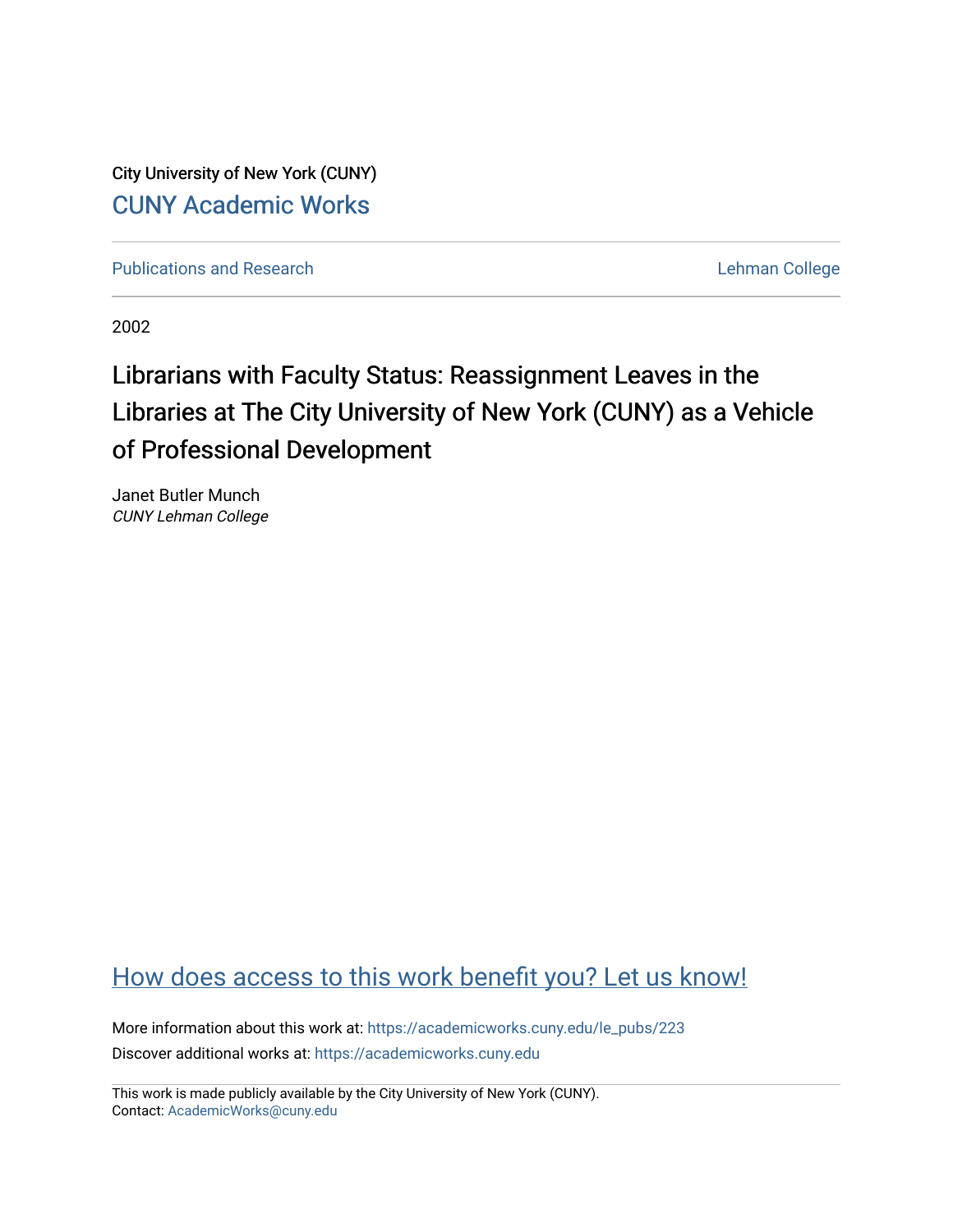**Librarians with Faculty Status: Reassignment Leaves in the Libraries at The City University of New York (CUNY) as a Vehicle of Professional Development** 

*Janet Butler Munch* 

Most academic librarians today are familiar with the concept of faculty status.

Some twenty years ago, it was thought of as:

"an official recognition by an institution of postsecondary education that librarians are part of the instructional and research staff by conferment of ranks and titles identical to . those of faculty, and commensurate benefits, privileges, rights and responsibilities" (Young, 1983, 90).

Though the faculty status issue has been discussed in the literature for decades, there is no uniformly accepted definition of the concept today (Cary, 2001, 510). In fact, academic librarians across the country now function under a variety of statuses which can include academic status, professional status, faculty status with rank, faculty status without rank, or even non-tenured faculty status (Weaver-Meyers, 2002, 25).

The Association of College and Research Libraries (ACRL) has long supported the granting of faculty rank, status and tenure to college and university librarians and has been in the forefront of promoting standards (ACRL, Guidelines, 2002). These standards focus on the academic librarian's: professional responsibilities; participation in library governance; eligibility and membership in college or university governing bodies; compensation equivalent to teaching faculty; tenure; promotion in rank consistent with campus standards; sabbatical and research leaves; access to research and professional

*Urban Library Journal, Vol12, No. 1, Spring 2002, 34-48.* 

~··~-:-·~ ·'··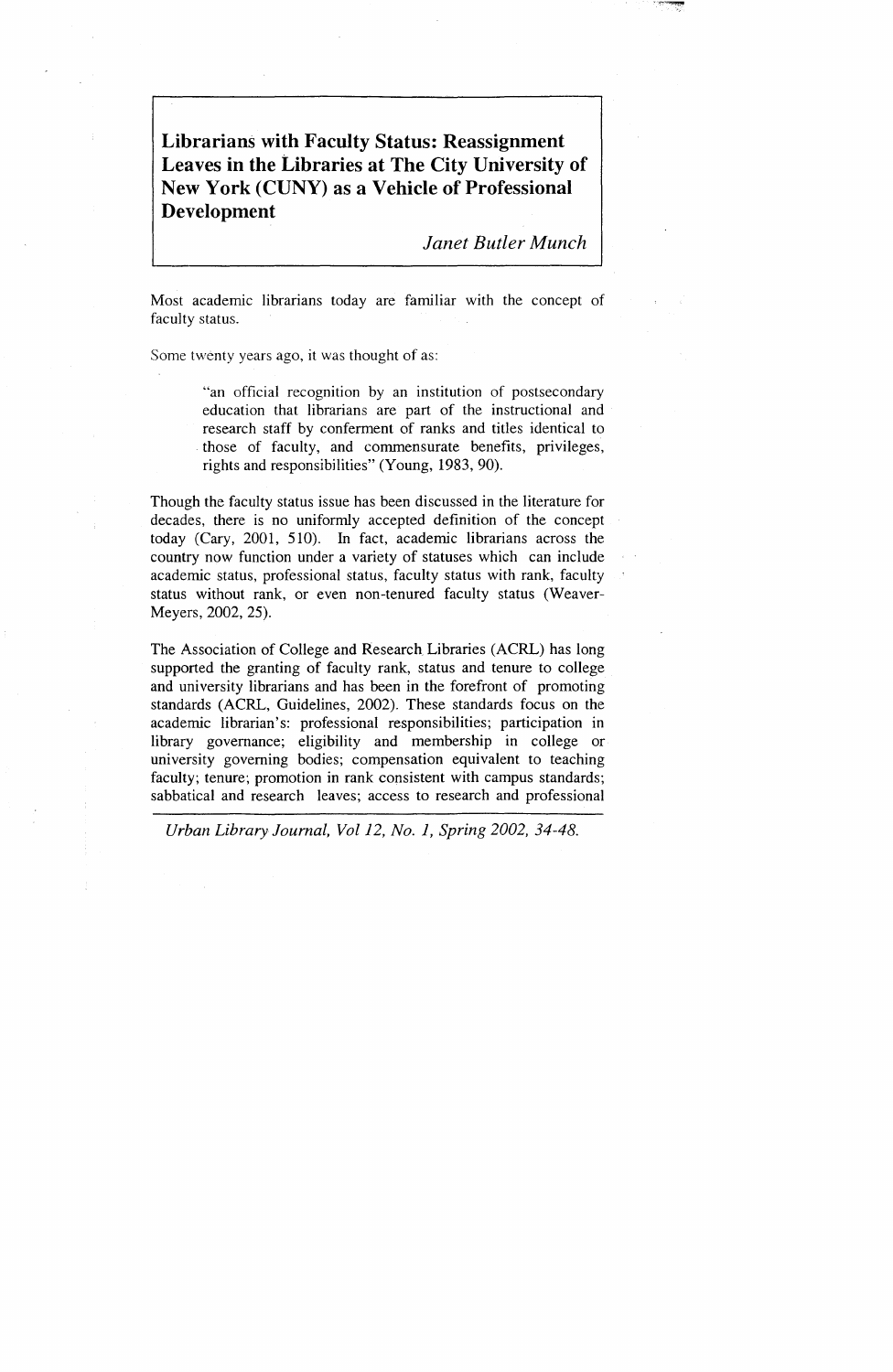development funds; and academic freedom.

In recognition that not all academic librarians have faculty status, the ACRL prepared separate guidelines for academic status (ACRL, Guidelines, 1990). While these guidelines are largely similar to those cited in the faculty status standards, the one significant exception is tenure. Of necessity,the guidelines compensate for the exclusion of tenure by affirming fairness in such central issues as the terms of employment, dismissal, non-reappointment and grievance procedures. The latest comprehensive survey on faculty status in academic libraries was conducted in 1999 by ACRL (Center for Survey, 2000). This survey was sent to 3,087 baccalaureate, masters and doctoralgranting colleges and universities in the United States and Canada. With a total response rate of 44.28 percent, the survey attempted to determine the depth of institutional commitment using ACRL's nine standards of defining faculty status ranging from fully, partly, not at all, and don't know through decline to answer). Institutions supporting ACRL's faculty status standards, either partially or fully, were identified and this data was summarized. The survey determined the percentage levels by which responding college and university libraries adhered to each ACRL faculty status standards as follows: professional responsibilities, 75.3 percent; governance structure, 78.5 percent; eligibility for governance bodies, 69.6 percent; salary equivalency with teaching faculty, 56.7 percent; tenure, 64.5 percent; peer review, 64.8 percent; research leaves 87.9 percent; research funding 87 percent; and academic freedom 99.7 percent. It is not possible to give an accurate, overall percentage on the number of academic libraries in the United States and Canada with faculty status today. What the ACRL survey does make clear, however, is that the recommended conditions for faculty status are being met to some extent at the vast majority of academic institutions.

Since faculty status brings perquisites and responsibilities, library faculty must strive to meet its special requirements. This article will focus on how research leaves (just one of the nine criteria espoused by ACRL as a component of faculty status) can be manifested in academe. The experience of such leaves by library faculty at the City University of New York (CUNY) will be explored in this study.

#### **Purpose**

.·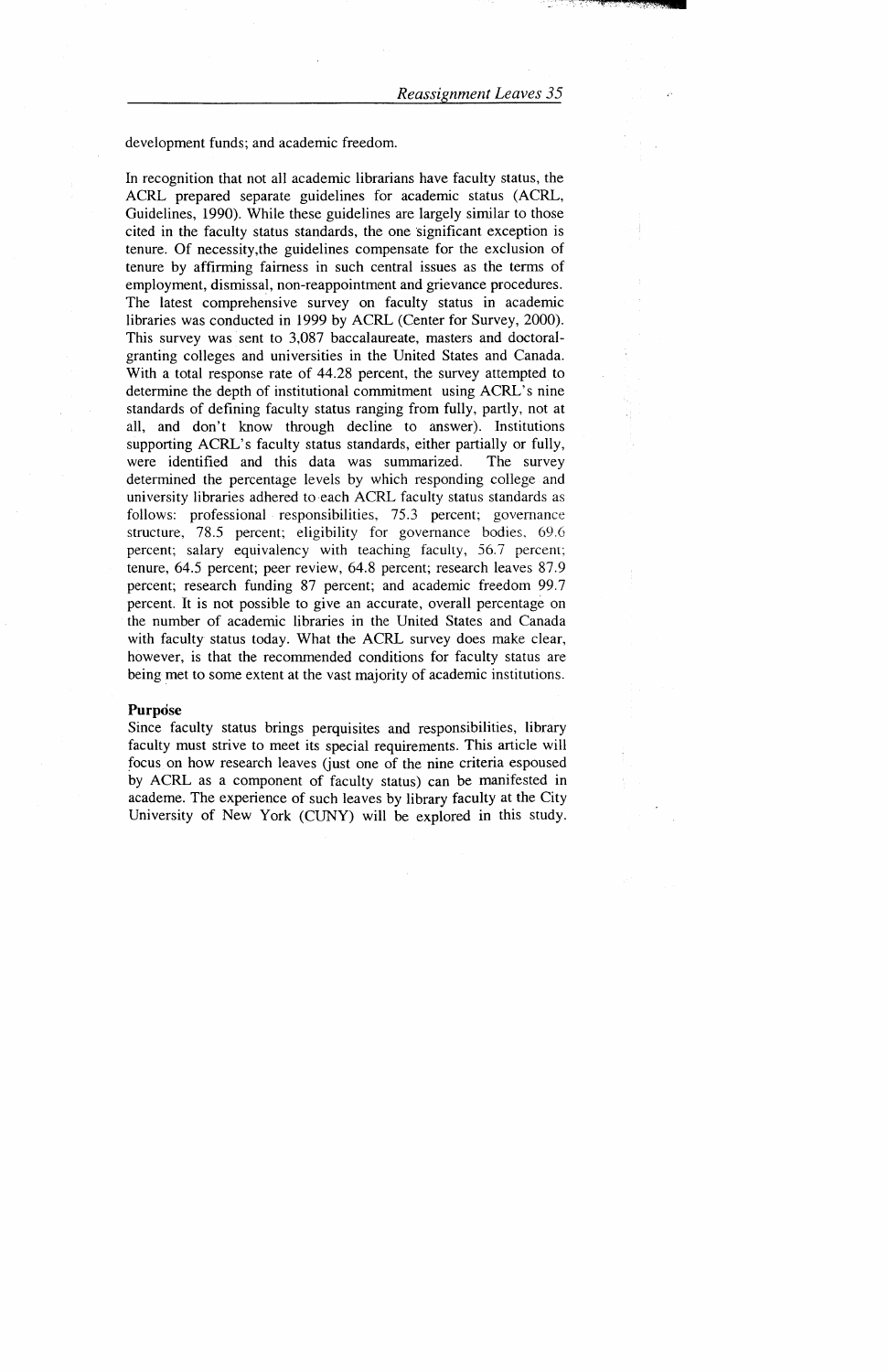Officially known in CUNY as Reassignment Leaves in the Libraries, these leaves play an 'important role in the professional development of library faculty. In order to understand their use, it is important to briefly explain the evolution of faculty status for librarians at CUNY.

#### Library Faculty at the City University of New York

Librarians working at The City University of New York (CUNY) have held faculty status since 1946 and have held the faculty ranks of Instructor, Assistant Professor, Associate Professor and Professor since 1965 (Zeller 1990, 35). Like teaching faculties who are evaluated by the triad of excellence in teaching, service and scholarship, library faculty at CUNY are also expected to demonstrate excellence in performance. For CUNY librarians, however, excellence in performance is judged in terms of librarianship, service and scholarship.

> "... a paid leave not to exceed four weeks during any year commencing September 1 and ending August 31 for the purpose of permitting members of the instructional staff who serve in the libraries to be reassigned for research, scholarly writing, and other recognized professional activities that enhance their contribution to City University. The reassignments shall be subject to approval by the personnel and budget committees of the respective library departments and appropriate college-wide committees. The parties accept as a goal the reassignment of 50 members of the instructional staff in the University libraries during a one-year period" (City Univ., 2000, 25:4).

In 1978, the Professional Staff Congress (PSC), the CUNY negotiating unit for its faculty and professional staff, secured reassignment leaves in the library for two weeks per year for library faculty. This initiative was meant to help library faculty achieve some "equity in research opportunities" and as a step toward the goal of "full annual leave for librarians as for the [teaching] faculty" (Ibid.). In 1982, this contractual benefit was extended for library faculty to three weeks, and in 1987 to four weeks. Reassignment leaves in the library are defined in the PSC contract as:

Reassignment leaves afford an excellent staff development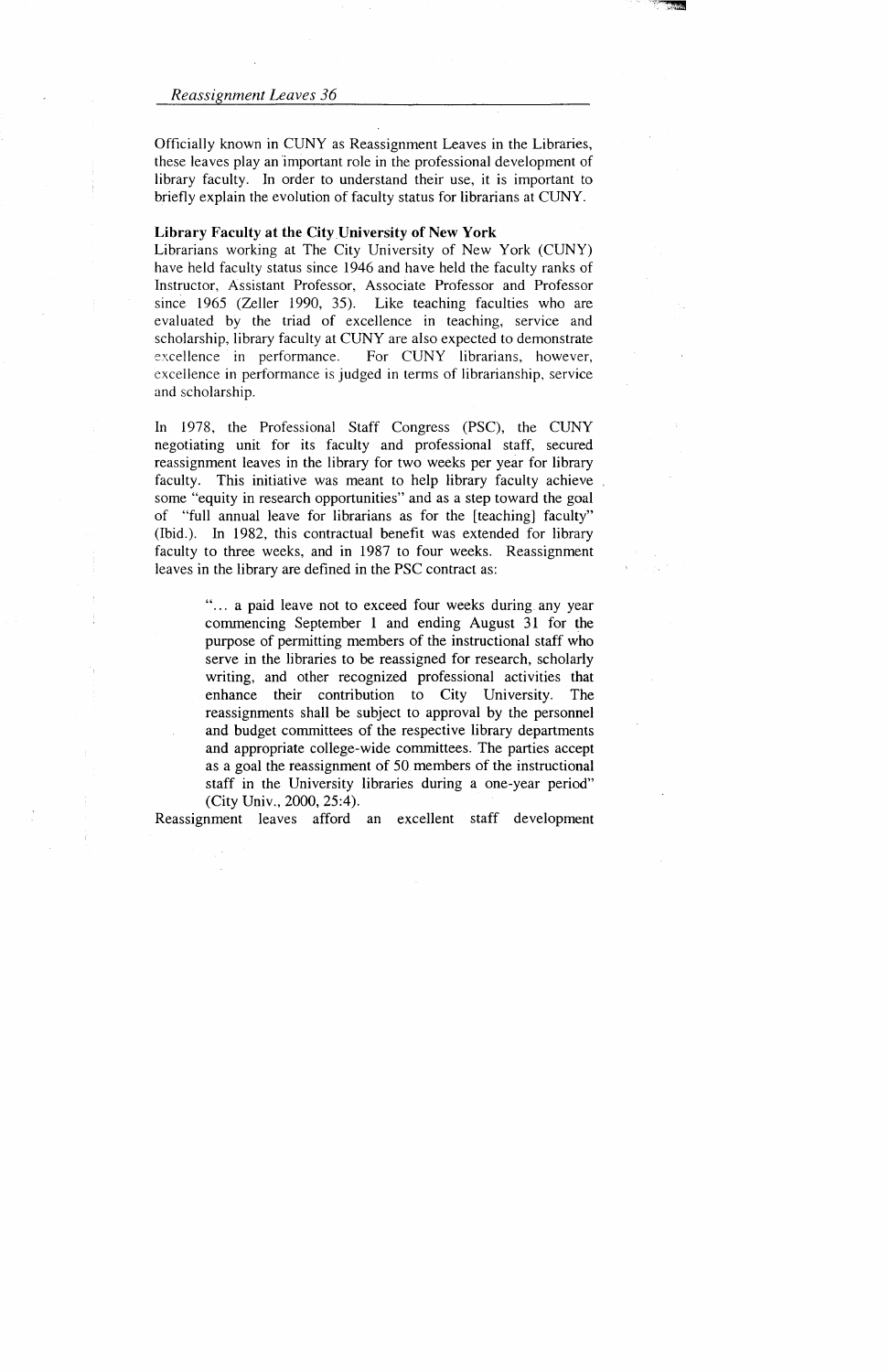opportunity which benefit the individual librarian, their Library department and the College. Variously termed in the literature as professional development leaves or release time, reassignments are especially helpful in affording librarians time to work on research and scholarly writing, usually the most difficult and time consuming element of the evaluation criteria which all faculty must fulfill (Ring 1978, Emmick 1984, Havener 1994). Librarians have used reassignment leaves to work on books, chapters, articles, bibliographies and other research projects. The untenured, who face the constraints of the tenure clock, are the most vulnerable and perhaps in greatest need of reassignment leaves in the library. This opportunity, however, is available to all library faculty regardless of the stage in their career or their faculty rank.

A special collections librarian is contacted by a rare book dealer who has dealt with the Library in the past. A collection of photo-

It should be noted that a small number of CUNY librarians do not have faculty status. These librarians work under a personnel classification known as Higher Education Officer (HEO) lines. while librarians working in this classification are members of the instructional staff, they do not earn tenure like those in faculty lines and cannot serve on personnel and budget committees. Because the university does not hold HEO's to the research commitment expected from its library faculty, they are ineligible for reassignment leaves.

### **Libraries as Working Laboratory**

The Library is a work place for librarians, but it can also be thought of as a working laboratory for further exploration, study and research in librarianship and allied fields. Opportunities for professional development can oftentimes grow directly out of one's daily activities and job demands. If such opportunities are realized, they can be coupled with reassignment leaves to help fulfill the criteria of excellence in librarianship, service and scholarship against which CUNY library faculty are judged. Sample scenarios of growth opportunities emanating from the workplace and realized through the benefit of reassignment leaves follow:

#### Librarian ship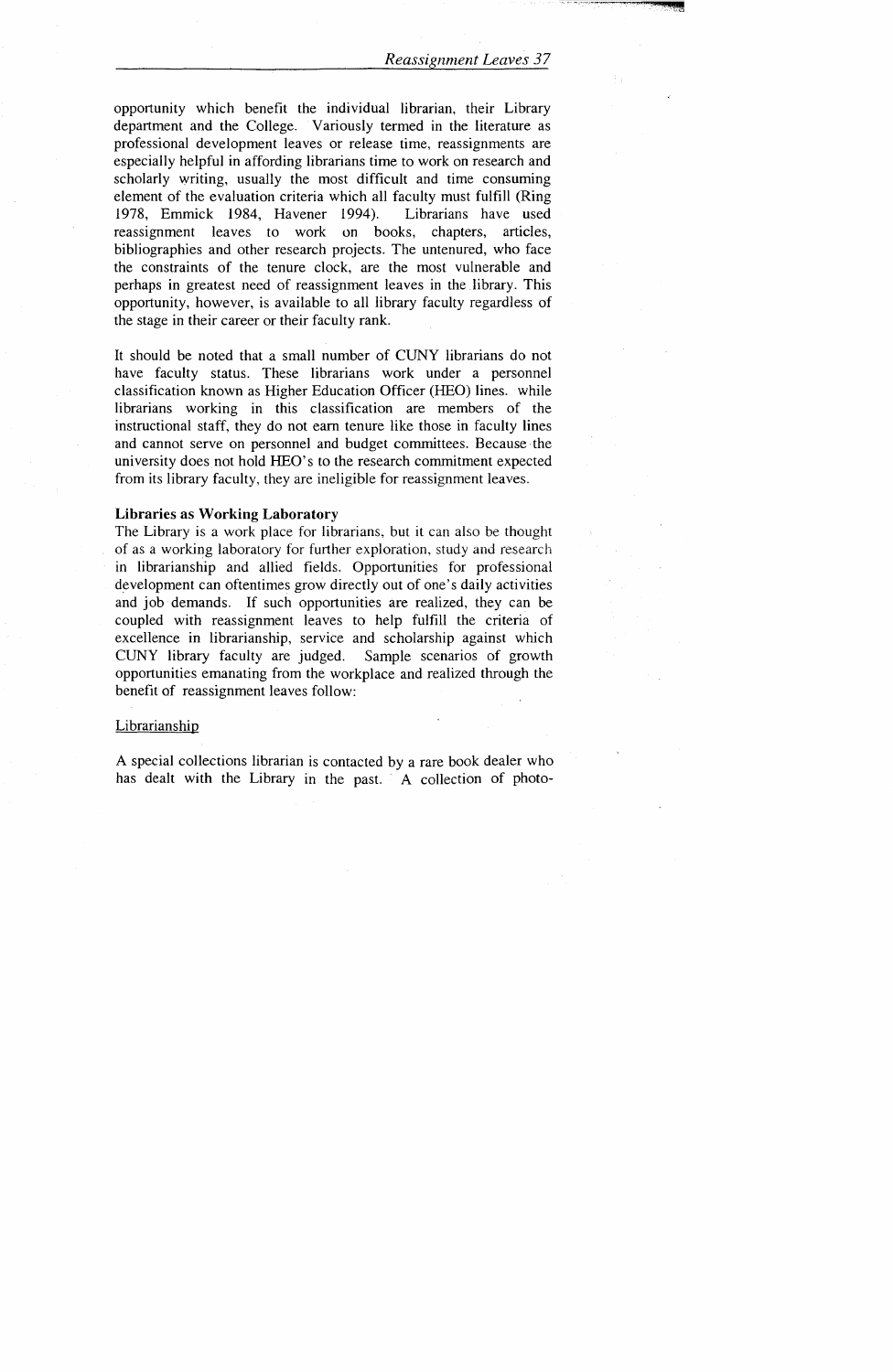lithographs of interest to the Library is available for sale. The collection is acquired and selections from this series about mansions are chosen for display in the library's exhibit area. The exhibit requires research about the individuals whose mansions are depicted and about the architects who are identified in the accompanying plates of floor plans. This means that the librarian needs to visit numerous libraries, archives and public record offices in order to use their resources.

A reassignment leave affords the needed time for research on the exhibit. This work additionally results in a manuscript submission which is accepted for publication. Perhaps more important than either the exhibit or the publication themselves, however, is the fact that this librarian has actually used and gained familiarity with a tremendous range of research materials: books, journal articles, biographical and obituary sources, maps, wills, affidavits, deeds, personal and organizational papers, correspondence, electronic databases, etc. This first hand familiarity with sources, repositories and contacts in the field can only enhance the knowledge and ability of a librarian in the practice of librarianship and in an ability to emphatically assist faculty, students and others in their own research and scholarly contributions.

#### Service to the Department

A supervisor asks a public services librarian to establish a Friends of the Library group in order to generate donations for a matching grant and to augment the college library's materials budget. The librarian explores the topic, seeking documentation on the implementation of library Friends groups. A literature search reveals that most Friends groups exist in either public libraries or otherwise in large university or research libraries. Little is reported on the existence of groups similar to the type of college library in which the librarian works. To bridge the gap in the professional literature, a survey and cover letter are prepared and sent to identified institutions meeting the specified institutional criteria (Carnegie, 1994). The results indicate that there is indeed interest and activity in institutions similar to the one in which the librarian works.

A reassignment leave allows time for follow up on the completed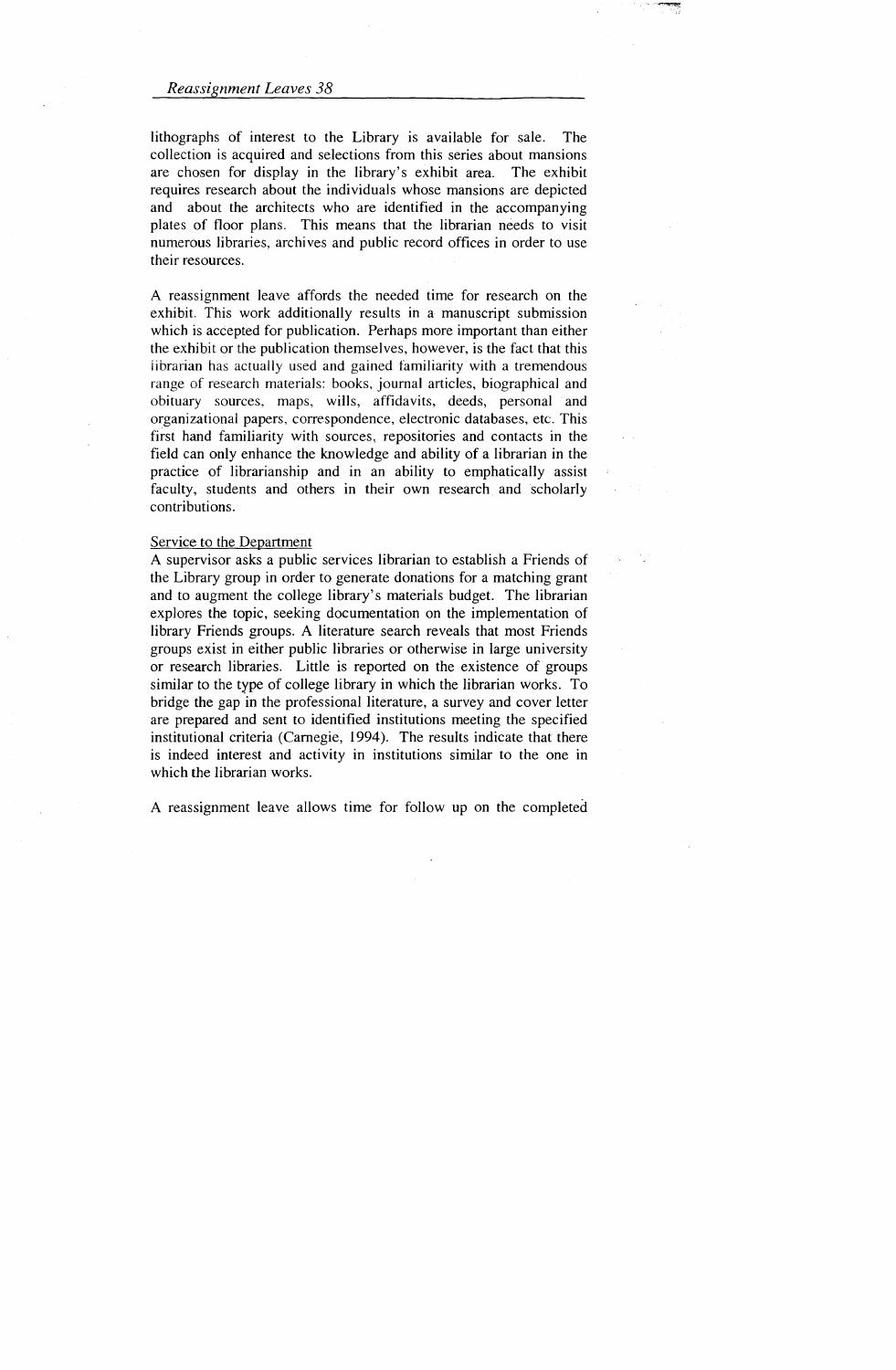$\mathcal{O}_1$  $\iota$ 

surveys and analysis of the data received. A manuscript on the findings is prepared, submitted and accepted for publication. The Library is the direct beneficiary of the service provided by this librarian's work in that new knowledge is gained from this original research. As a result, the Library is able to apply this information and more effectively launch its own group. The Library, too, profits from the helpful suggestions made by survey respondents who willingly share information and even sample literature about their own Friends groups.

# Scholarship and Publication

As part of her collection development responsibilities and interests, a reference librarian subscribes to several listservs. She reads the announcements emanating from these sources regularly. The listservs: pose queries; discuss issues in the field; announce upcoming conferences and meetings; review and call attention to newly issued publications; and advise scholars of editors calling for contributors to special journal issues or upcoming reference publications. Through such listservs the librarian learns over a period of months of upcoming publications in which she is interested and can make a contribution. to the literature. The editor's request for a vitae and writing sample from the librarian result in the selection and ultimately assignment of a number of biographical and topical essays.

A reassignment leave affords the librarian the time to do indepth research for appropriate background material in various books, journals, electronic databases, the Internet, archives and other sources. Once research is completed, the essays are prepared and submitted in the required style and format. The essays are accepted for publication, contributing to the librarian's scholarship and assisting, along with other works, in enhancing her publication record and her bid for a promotion in rank. Reassignment leaves for librarians fulfill an important staff development need for time. As the scenarios above attest, much good can be accomplished through reassignment leaves in the library. The most favorable choice for professional development is a reassignment project which flows from the expertise of the librarian. If the project can be brought into alignment with the criteria against which library faculty are traditionally judged, (i.e.), librarianship, service and scholarship, then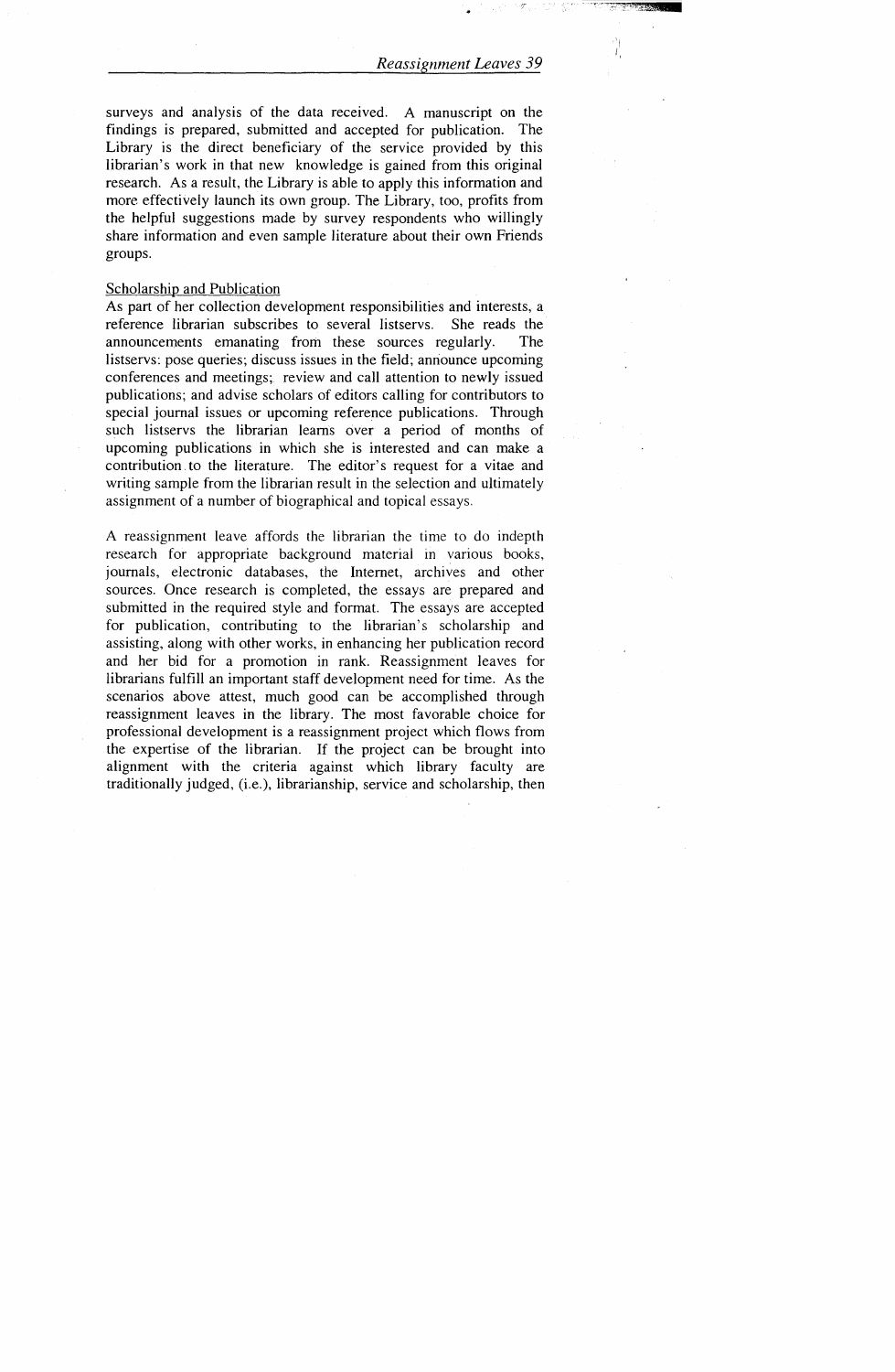reassignment leaves will not only bring professional satisfaction and recognition, but should also help secure positive outcomes in terms of annual reappointments, tenure and ultimately promotion in rank for the academic librarian.

#### Why Are So Many Reassignments Unused?

As worthwhile as reassignment leaves can be in assisting librarians complete projects which help fulfill the criteria for their reappointments, tenure and promotion decisions, many aJlocated leaves go unused each year at CUNY. Are librarians disinterested in their own development or do their diminishing numbers tell a different story? Thirty-one years ago the university had 319 library faculty lines in the libraries (Library Assn. 1970-71) but in 2001-02 this number was down by 33.5 percent to 212 (Library Assn., 2001- 02). When reassignment leaves of two weeks per year first became a contractual benefit in 1978-79, there were 263 eligible library faculty. (Library Assn, 1978-79). This benefit expanded to three weeks per year in 1982-83. Simultaneously a 5.3 percent hiring spike in 1982- 83 brought the library faculty count to 277 (Library Assn., 1982-83). This figure dipped 2.1 percent in 1987-88 when the new PSC contract lengthened the leave to its current four weeks per year. While the 1987-88 contract expanded the amount of time for the reassignment leave, the drawback was that the vacation time for newly hired librarians was reduced from 30 days per year to 20 days. These librarians earned one additional day per year of employment, until 30 days total was achieved in year 11. From 1978-79, when reassignments in the library began, to 2001-2002 the number of library faculty eligible for leaves declined from 263 to 212, showing a 19.7 percent decrease.

#### What Do Librarians Think of Reassignment Leaves?

In June 1999, the Library Association of the City University of New York (LACUNY) Professional Status & Grants Committee used the librarians' listserv CULIDS-L to query the membership about their experiences with Reassignment Leaves in the Libraries (LACUNY ... Survey, 1999, #2). Though only a handful of librarians answered the query, their responses were detailed and informative. On a positive note, there was a genuine appreciation of the time which library faculty were given to engage in serious research.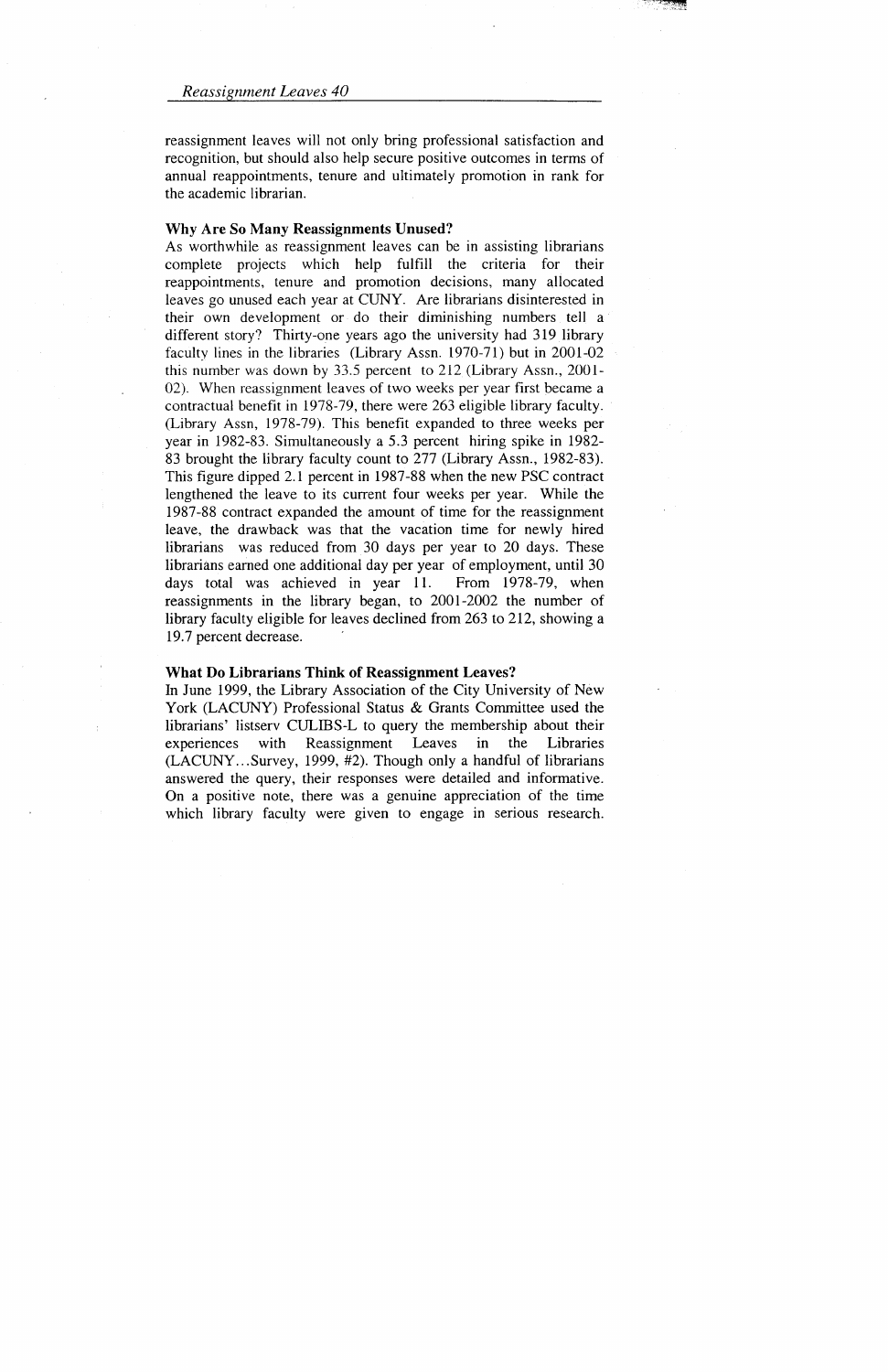Librarians had the opportunity to easily visit libraries and collections that do not maintain evening or weekend hours. Additionally, library faculty liked the fact that the system had some flexibility in reallocating unused reassignment leave lines from the pool, when such requests were made by the home library.

On a less enthusiastic note, there was a perception that the advantages of reassignments were not fully understood. It was felt that experienced colleagues were not necessarily offering guidance to more recently hired or untenured librarians. Frustration with the amount of time allocated for reassignment leaves was also voiced. Part of this was because some libraries tried to spread reassignments around and only granted two weeks in leave time. It was thought that reassignments were most helpful for beginning a project or completing one substantially underway. What was harder, however, was completely taking a project from start to finish during the time allocated. This was the case even for those receiving the full four weeks of reassignment leave.

A certain frustration was evident over how reassignment leave time could actually be scheduled given the work flow and short-staffed situations in most libraries. Generally, leaves were taken during the quieter summer months or over intersession. In some cases, it was difficult to even schedule two consecutive days for reassignment leave and time had to be taken at the rate of one day a week. This type of schedule did not always work well and it created difficulties for some library faculty in sustaining momentum on research and writing. Librarians were also concerned about the lack of available personnel for coverage of their regular duties during leaves. No libraries provided funds to hire replacements. Internal factors, such as these, discouraged some librarians from even taking their full allocation of time for leaves. Having no relief from regular duties left library faculty inundated with work and with a sense that their research was not supported by their institutions. Some librarians secured grant funding in conjunction with their reassignments that allowed them to hire personnel to assist in their projects. It was noted, however, that the amount of energy expended in the process of obtaining the grant was discouraging.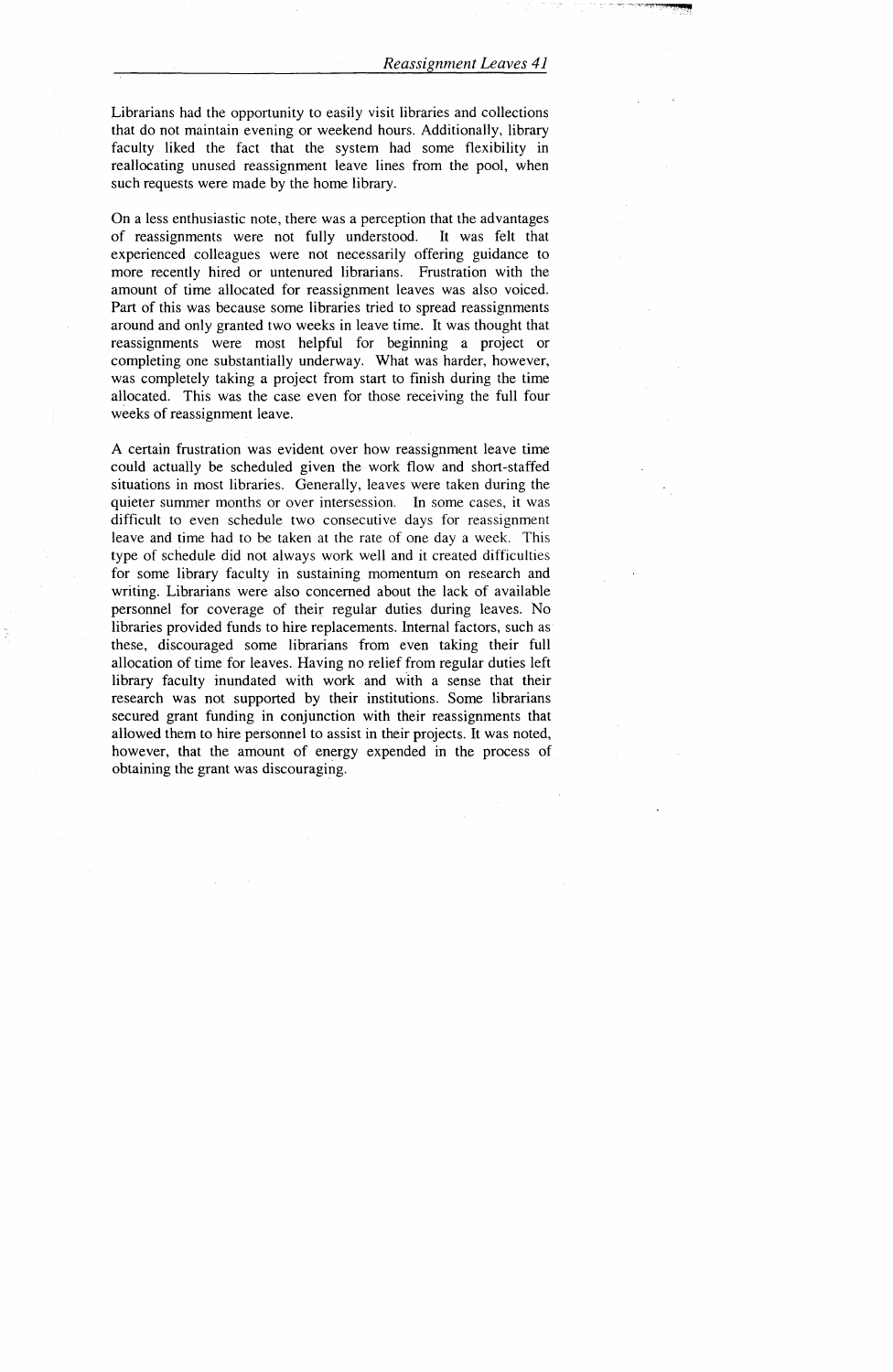Reassignment leaves continued to be a topic discussed among CUNY librarians in the years following the posting of the Professional Status Committee's thought provoking query. It is clear that for many, the day-to-day demands are so all consuming and immediate that it is hard to pause and consider longer term what is in one's best professional interests. Then too, there is the ever present issue of how to juggle all the usual responsibilities especially if personnel lines are lost, or vacant positions go unfilled in the home library. Newer service emphases (such as information literacy, distance learning, and the development of Web pages) and the learning curve needed for the mastery of new system platforms and the protocols of increasingly complex databases also add to the sense that one is constantly trying to catch up with a fuller workload.

To address some of the problems with librarian equity issues, the PSC-CUNY specifically requested in its most recent contractual negotiations that the university approve a provision that would automatically grant reassignment leaves to all librarians annually, provided that they submitted a research proposal. This provision was not included in the PSC-CUNY contract ratified on May 24, 2002. Provisions that would have restored the original allocation of 30 days annual leave for all librarians, and reduced the librarian's workweek to 30 hours per week were also not included. The lack of any contractual progress on their workload and reassignment leave concerns left many librarians disenchanted. What was even more galling for librarians however, was that an item was approved in the contract, specifically ensuring that "untenured Assistant Professors, Associate Professors and Professors (except Librarians and Counselors) ... will be eligible for reassigned time not to exceed a total of 12 contract hours for their first three annual appointments." It was also noted that "implementation of this benefit will include further negotiation of the possibility of a one-time cash payment to accommodate the phase-in of such reassignment time for untenured faculty appointed between September 1, 2000 and September 1, 2002" (What's, 2002, 2).

Considering that CUNY libraries have underwritten reassignment leaves since 1978, and that librarians were pointedly omitted as a group in this contract provision, it is questionable if library faculty are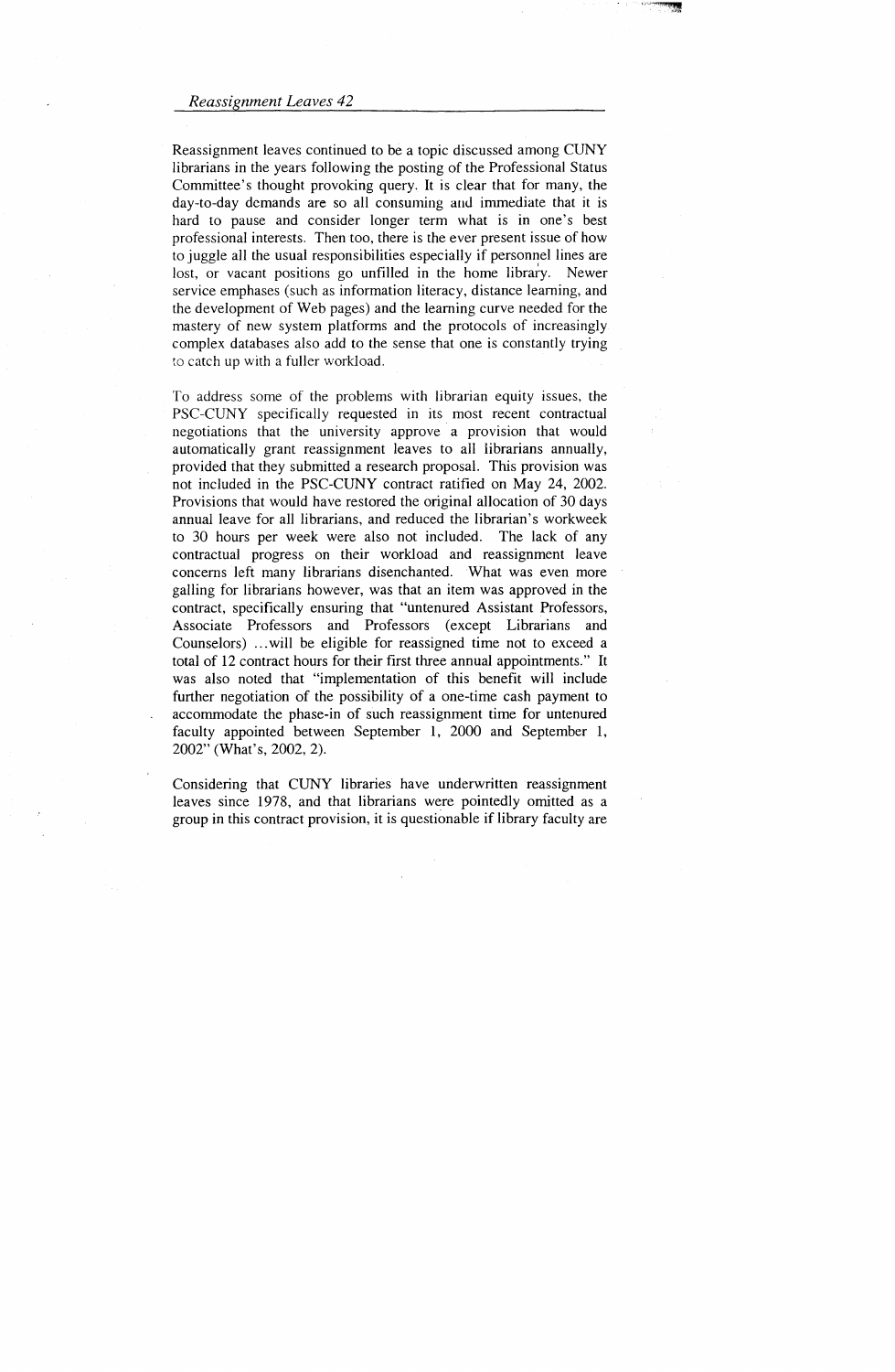treated equitably in the university. This provision additionally underscores what seems to be a general lack of understanding that librarians in tenure track positions must fulfill the research and publication requirements of their individual colleges. Tenure track librarians hold either two master's degrees or a doctorate and are fully capable of making scholarly contributions to the profession and beyond. Many librarians in CUNY, too, have distinguished publication records in monographs and peer-reviewed journals which bring credit to the university. There seems to be an implicit assumption in the latest PSC-CUNY contract that the needs of nontenured teaching faculty members are somehow greater than those of their non-tenured library faculty colleagues.

# What Do Chief Librarians Think About Reassignment Leaves?

In May, 2002 this researcher surveyed CUNY chief librarians about their attitudes and experiences with Reassignment Leaves in the Libraries. Essentially the survey asked chief librarians: if and how their library faculty were made aware of the contractual benefit of the reassignment leaves; if library faculty were encouraged to participate in this benefit; if the leaves helped library faculty fulfill the requirements of tenure and promotion; and if the Library itself had benefited through the use of reassignment leaves by library faculty. Lastly, chief librarians were asked if they were satisfied with reassignment leaves in their libraries and if there was any significance to the fact that reassignment leaves are not structured to make reimbursements. With 15 of 19 chief librarians participating in the survey, there was a favorable response rate of 78.9 percent. The results of the survey indicated that 93.3 percent of the responding chief librarians felt that their library faculty were aware of the contractual benefit of Reassignment Leaves in the Library. (The sole respondent replying in the negative indicated non-use of reassignment leaves because that site had initiated internal reassignments spread across eight months over the academic semesters.) Reassignment leaves are made known to library faculty through a variety of formal and informal means: the PSC contract; the College; LACUNY; the chief librarians; the Library's Personnel and Budget Committees; and through discussion with more experienced colleagues. The availability of the reassignment leaves is also made known in departmental meetings, during faculty orientations and evaluations,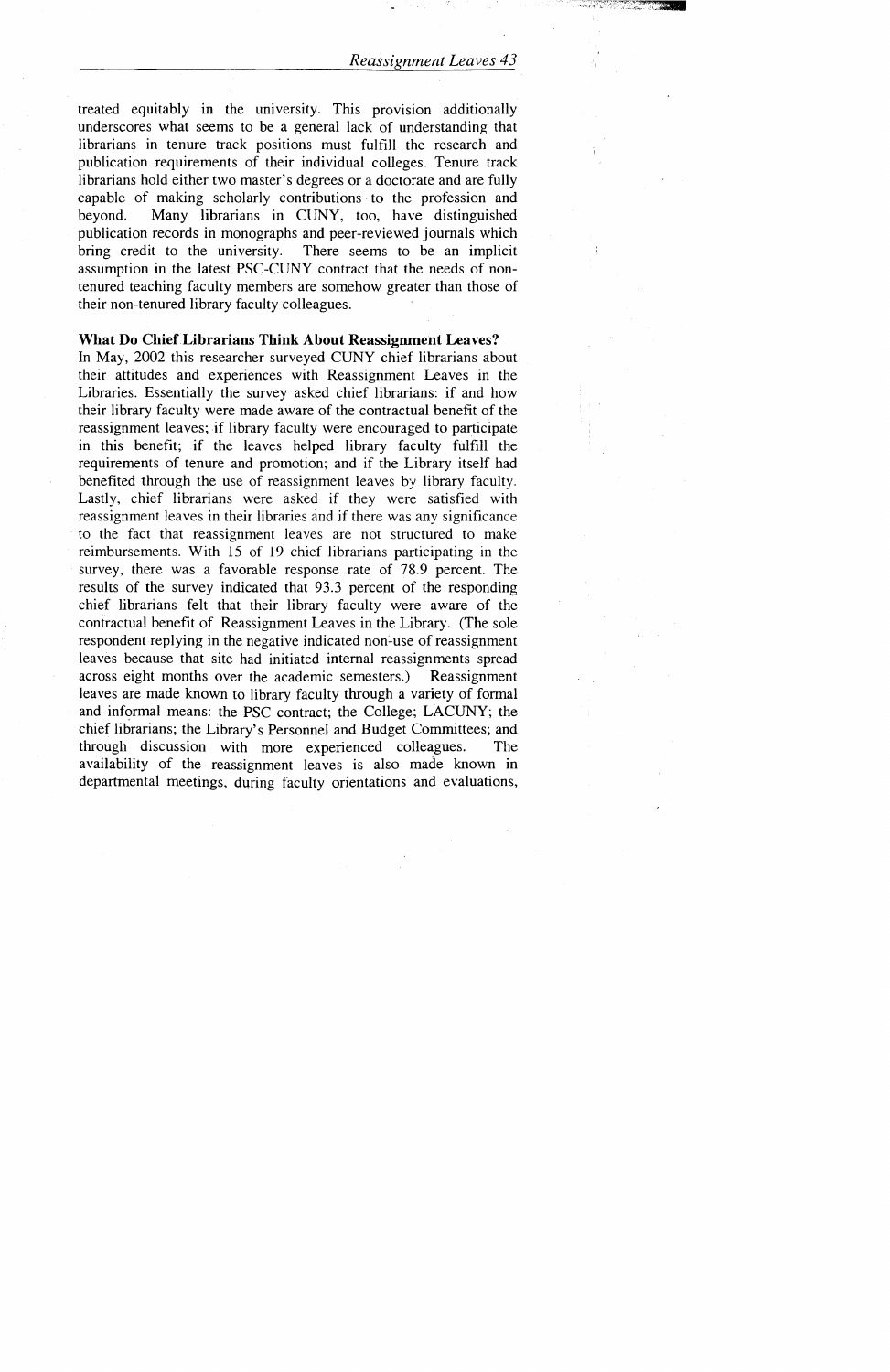and through the distribution of announcements and deadline reminders.

Reassignment leave applications are encouraged by 80 percent of the respondents, especially for non-tenured and junior faculty. It was noted that short staffed library situations can make reassignments a lesser priority; and that fellowship leaves (sabbaticals) are sometimes requested in lieu of reassignment leaves. Factors discouraging participation in reassignment leaves include: time limitations; staffing and non-replacement for librarians on leaves; difficulty in providing coverage for those in supervisory or administrative positions and the accommodation of managerial responsibilities; a heavy work load and worry about falling behind in regular duties; and the lack of flexibility in libraries for reassigning those duties and a misperception of the amount of time needed to fully train a replacement.

Overall chief librarians indicated, by an 80 percent affirmative response, that reassignment leaves help library faculty fulfill the requirements of tenure and promotion. The degree of help, however, varies from institution to institution. One chief librarian noted "multiple re-assignments may be needed to make a significant difference." Several others indicated that a "tangible outcome" (e.g., a draft or article submission) could help determine tenure and promotion outcomes. There were mixed responses as to whether benefits accrue to the Library through use of reassignment leaves. Eighty percent of the respondents replied in the affirmative, but added qualifications such as "sometimes" or "probably." The general perception was that the "reputation of the department is enhanced through use of reassignments," but not necessarily that Library operations benefited. When chief librarians were asked if they were satisfied with reassignment leaves, 60 percent of respondents indicated "no" Among the remaining 40 percent (affirmative) their responses were qualified. Factors that chief librarians identified as negatively impacting on reassignment leaves were: limited amounts of time given (4 weeks) and the lack of reimbursement given to libraries. A full 100 percent of the chief librarians responding to the survey considered the non-reimbursement of libraries for reassignment leaves a significant factor. Many chief librarians indicated that the demands of maintaining library operations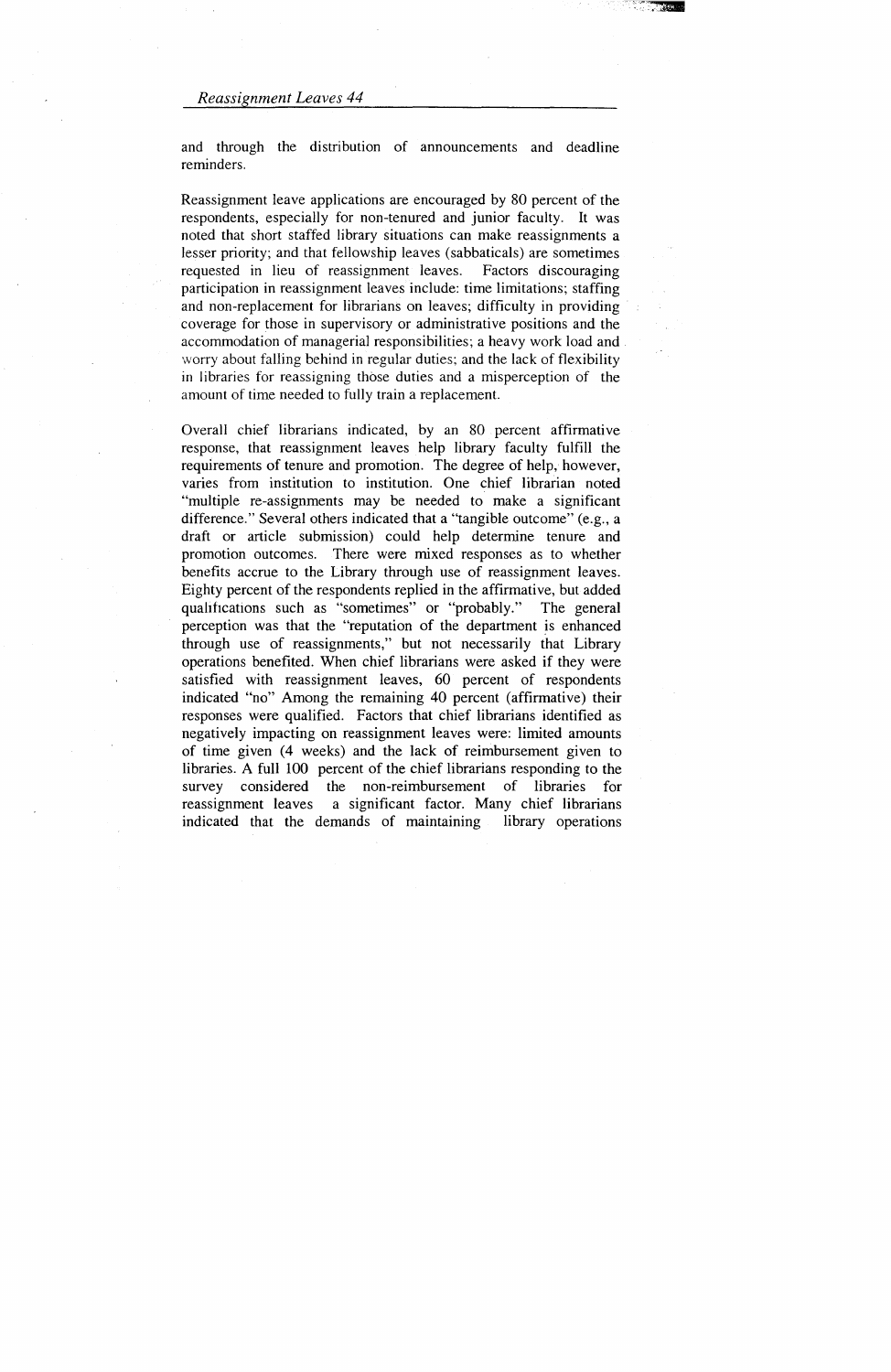discouraged library faculty from taking leaves, left staffs juggling to cover work flow, and possibly even engendered some resentment among remaining staff left to "fill in." Reimbursement of funds to hire adjunct replacements was suggested as a means of effecting smoother library operations, especially during busy periods or in short-staffed libraries. Such reimbursement was also seen as a means for using alternative staff development initiatives, such as mentoring for tenured assistant professors stalled in rank.

#### **Conclusion and Recommendations**

After nearly twenty-five years in use, CUNY and the PSC need to question the status quo, reassess the implementation of Reassignment Leaves in the Library and introduce changes to maximize the benefits intended by the initiative. With its numbers down by more than onethird from 1970-71, monetary compensation should be given to the home libraries of library faculty participating in reassignment leaves. This cost needs to be projected and phased into the university budget. It is only after careful reassessment of contractual benefits and funding that fuller and more effective participation in Reassignments Leaves in the Library will happen. Library faculty, confronted witb increased expectations and continual change in their work environments, need ongoing professional development and access to an improved version of the current reassignment leave benefit.

Overworked librarians, in short -staffed libraries need the personnel relief that reimbursement of time could buy. Libraries, already coping with inflation in their materials budgets, continue to subsidize a contractual benefit, which has inherent costs. While the individual librarian on a reassignment leave continues to receive the usual paycheck, the home library receives no additional monetary compensation to cover the assignments usually fulfilled by the library faculty member on leave. Receiving no financial compensation for the Library means that there is no additional money to hire a substitute or adjunct librarian to: fill the void, to cover a reference desk, conduct library instructional services, catalog books, or even be able to share new skills or subject expertise which could potentially reinvigorate the other professional staff not on reassignment leaves. In receiving no monetary compensation, the Library Department lacks budgetary flexibility, which could help an administrator think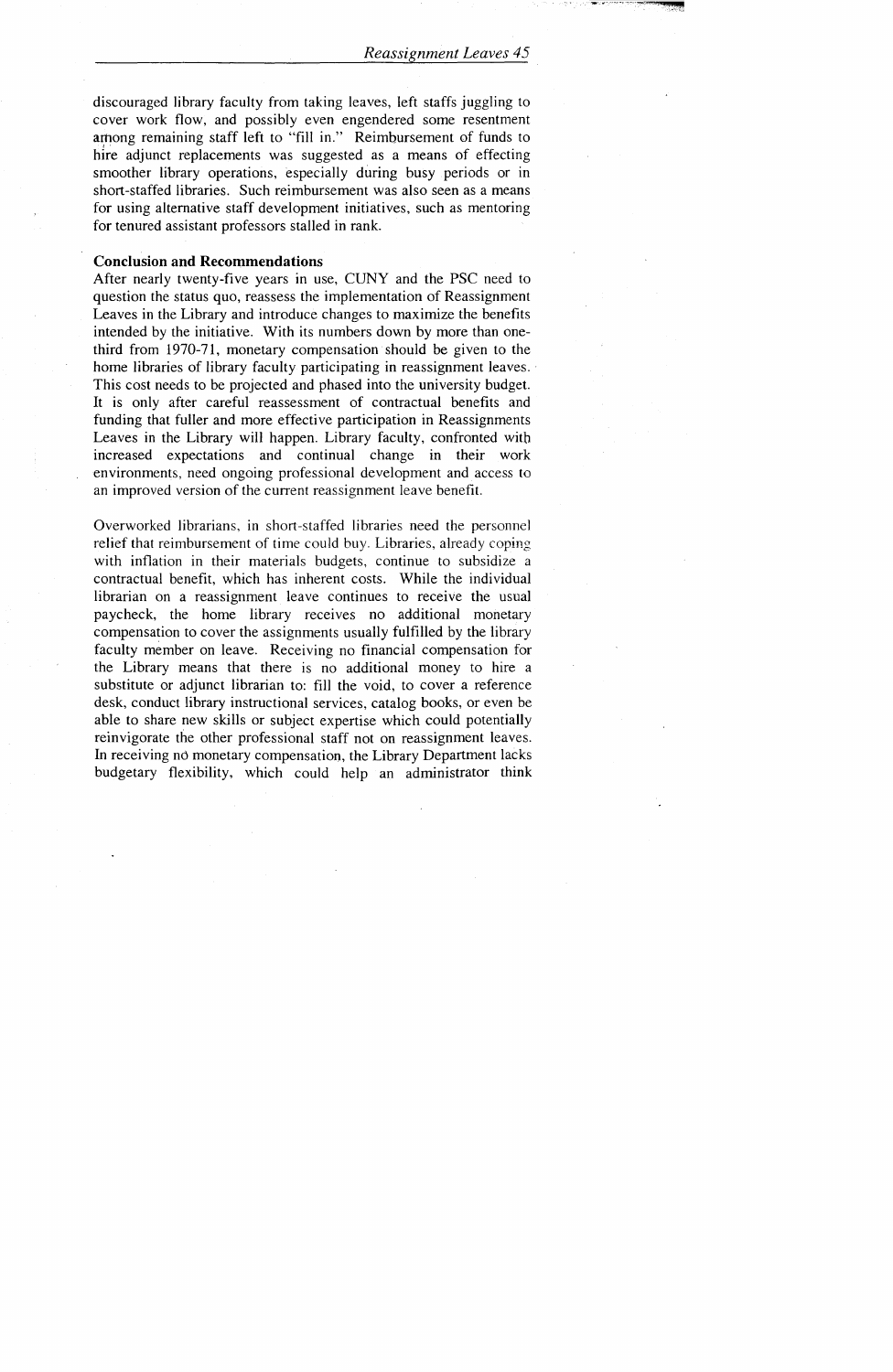creatively about maximizing the impact of professional development of their librarians. Expanded opportunities such as conference attendance or participation in other current awareness or continuing education opportunities could be realized through financial compensation, especially if an adjunct librarian could be hired.

The fact that the recently ratified PSC-CUNY contract specifically speaks of "the possibility of a one-time cash payment to accommodate the phase-in of. .. reassigned time for untenured [teaching] faculty" is a tacit recognition by the university that reassignment leaves have costs ("What's, op cit.). While the need and value of Reassignment Leaves in the Library is acknowledged, this contractual benefit must be balanced with current realities of library staffing situations, the continual learning necessitated by implementation of various technologies and the library profession's bedrock commitment to the provision of quality patron service. To do otherwise is to undermine the status of dedicated CUNY librarians, as fewer library faculty feel they can avail themselves of a benefit meant to provide them with greater equity and increased opportunities as members of the university faculty.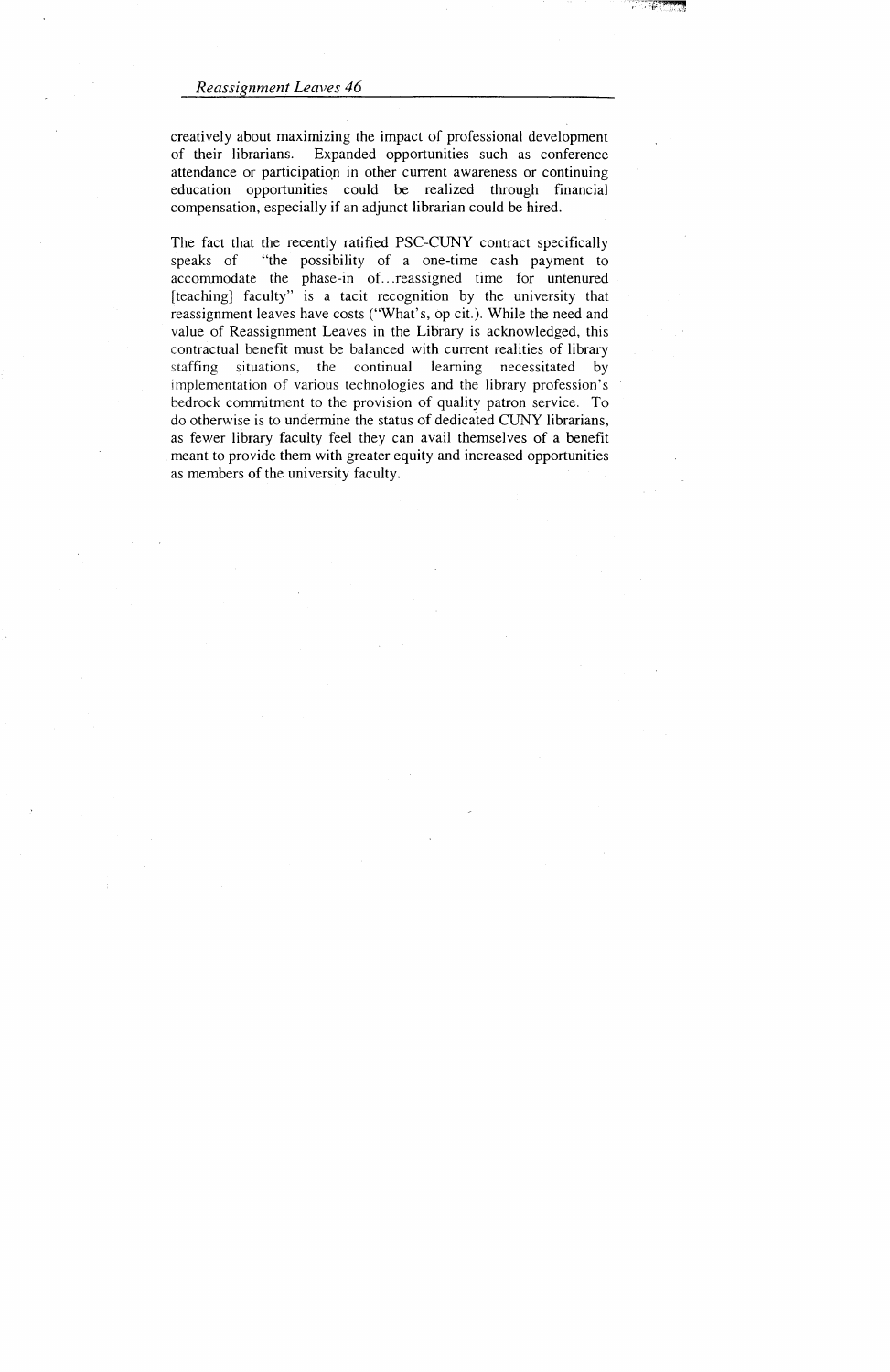# **Bibliography**

ACRL, "Guidelines for Academic Status for College and University Librarianss," (Chicago: Association of College and Research Libraries, June, 2002).

"Standards for Faculty Status for College and University Librarians," (Chicago: Association of College and Research Libraries, January, 2001.)

Cary, Shannon. "Faculty rank, status and tenure for librarians: Current trends," *College and Research Libraries News* 62, 5 (May, 2001): 510-511; 520.

Carnegie Foundation for the Advancement of Teaching. A *Classification of Institutions of Higher Education.* (Princeton, NJ: Carnegie Foundation for the Advancement of Teaching, 1994).

The City University of New York, Agreement between The City University of New York and the Professional Staff Congress/CUNY. February 1, 1996 - July 31, 2000 [section 25.4]. (New York: CUNY, 2000).

Cronin, Blaise. "The Mother of All Myths," Library Journal 126, 3 (14 February 2001): 144.

Center for Survey Research, *1999 Academic Library Trends and Statistics for Carnegie Classification: Doctoral-Granting Institutions, Master's Colleges and Universities,Baccalaureate Colleges* (Chicago: Association of College and Research Libraries, 2000).

Emmerick, Nancy J. "Release Time for Professional Development: How Much for Research," In: *Academic Libraries: Myths and Realities.* (Chicago: Association of College and Research Libraries, 1984).

Havener, W. Michael. "The Professional Development Activities of Academic Librarians: Does Institutional Support Make a Difference," *College & Research Libraries* 55, 1 (January, 1994): 25- 36.